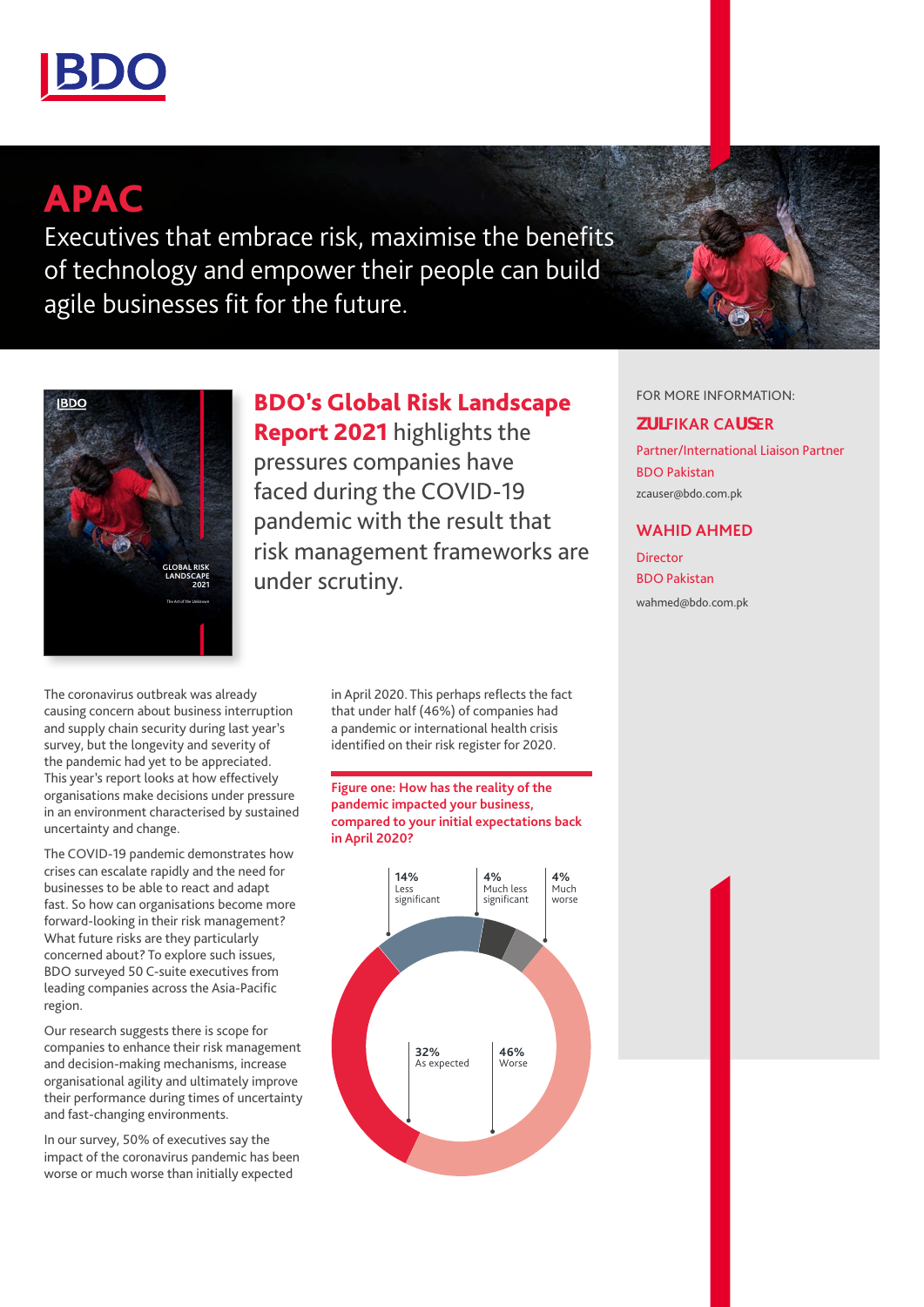## PRESSURE POINTS

Risks linked to the COVID-19 pandemic imposed numerous pressures on companies, particularly in relation to the inadequacy of technology or lack of digital transformation (ranked in the top three pressures by 46%). As a consequence, businesses stepped up their investment activity in this area. The most common change made by companies in response to the pandemic was to invest in new technology or accelerate digital transformation efforts (34%). In addition, 26% of APAC companies increased their data analysis capabilities, compared to only 13% in Europe, the Middle East and Africa (EMEA).

Other significant pressures stemmed from low employee satisfaction and wellbeing (ranked in the top three by 44%) and internal cultural issues such as low productivity or flexibility (44%). People and culture pressures reflect the need for many businesses to adopt mass remote working almost overnight and adjust their working practices and processes accordingly. Among companies surveyed, 30% proactively altered working culture to suit a new remote workforce, while 28% reduced headcounts and streamlined resources.

Many companies made other changes in response to the pandemic, such as pivoting cost and business models (24%). However, only 6% of APAC companies felt the need to shore up supply chains, compared to 20% of respondents globally.

Although changes were made, almost a quarter (24%) of APAC respondents admit their company did not adapt to the pandemic as quickly as it could have done. Of these, the vast majority (83%) blame uncertainty and the company making a deliberate choice to wait for more clarity (compared with 60% of respondents globally).

A rapid response depends on an organisation's ability to take decisions quickly. Focusing on cost rather than the bigger picture is most likely to be considered by APAC respondents as the biggest inhibitor to fast decision making at their company (34%). Trying to predict the overall end position was a key inhibitor for 22%.

In some organisations, cultural issues may impede rapid and effective action. Our research suggests APAC is the region most likely to suffer from blame culture – 32% of executives think a blame culture inhibits their company's ability to respond effectively to disruption, compared to 23% of respondents globally. In such businesses, employees do not feel empowered to address issues themselves.



#### BUSINESS OUTCOMES

A crisis can drive organizational change and new business outcomes with potentially long-lasting impacts, and the COVID-19 pandemic is no exception. The majority (64%) of respondents consider the acceleration of digital programmes to be an important positive change stimulated by the pandemic.

Some also see impacts in relation to environmental, social and governance (ESG) issues. Although only 8% of respondents say their company implemented more rigorous ESG policies, 32% see improving their environmental credits (for example, by reducing their carbon footprint) as one of the three most important changes stimulated by the pandemic. In addition, 38% highlight that they have refocused on the social purpose of the business and become more socially responsible – although this is lower than the global average (47%) and particularly the result in EMEA (51%). Many governments are keen to link economic recovery with green and sustainable activities, creating opportunities for businesses that position align themselves with these and broader societal interests.

#### RISK MANAGEMENT IN FOCUS

A majority (57%) of the companies with a pandemic or international health crisis on their risk register think this helped them manage the coronavirus risk as it emerged.

Despite this, the majority (84%) of all respondents across APAC say the events of 2020 have triggered their organisation to re-evaluate its risk framework entirely. This does not mean their current frameworks are unfit for purpose, but suggests a widespread realisation that lessons can be learned from the pandemic – an event that emerged rapidly and had a high impact on every geography at once. Risk frameworks in many organisations could potentially be used more effectively to support decision making and to help identify the most important future threats.

Technology can play a key role by enabling predictive analysis. Only 10% of companies use technology in a predictive way to forecast future, potential risk. Most organisations are therefore missing an opportunity to model scenarios and understand the impact of potential future events. A few companies (4%) are still relying on manual, human methods for their risk management.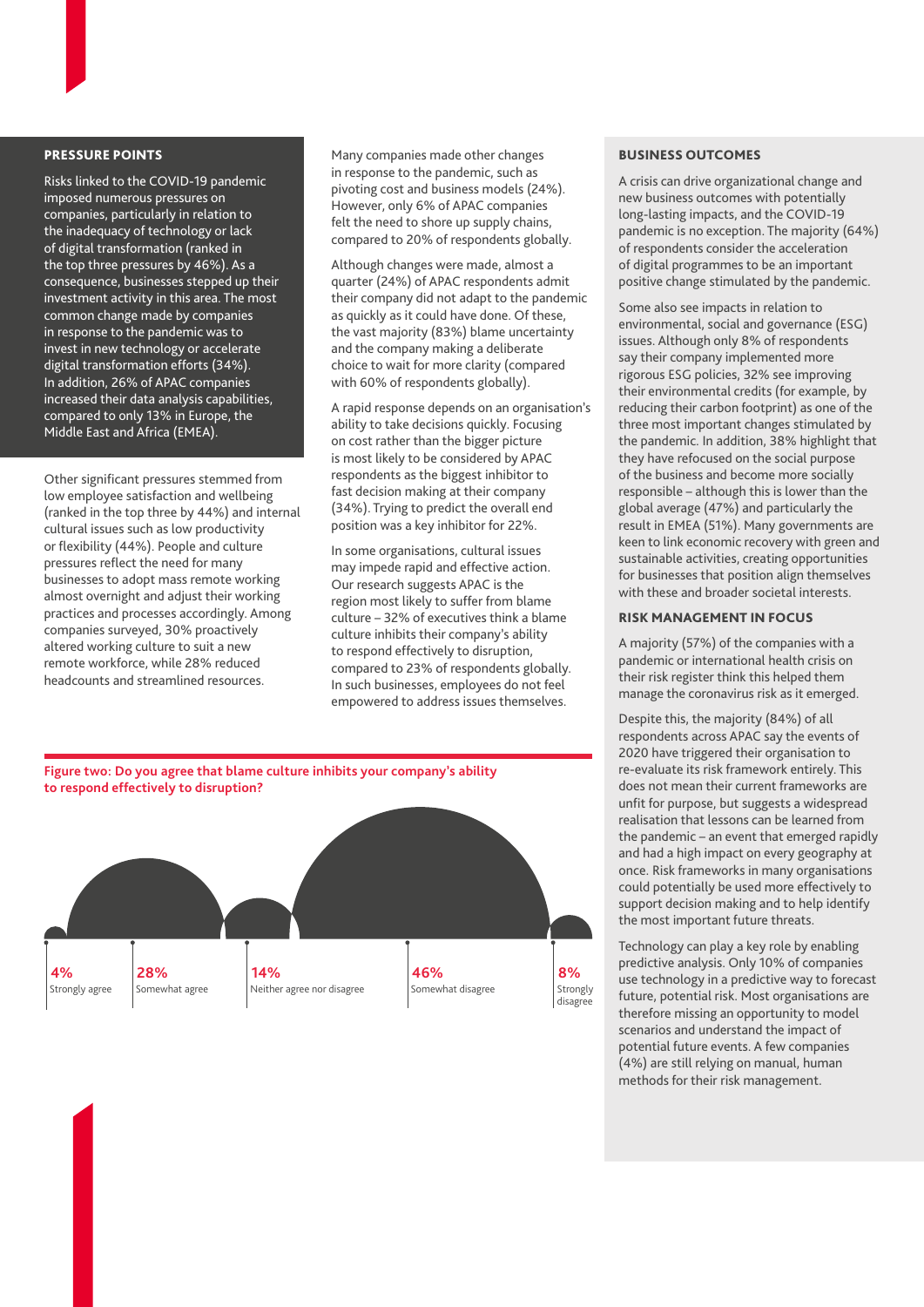**Figure tree: How would you categorise your company's use of risk management technology?**

LIMITED – we rely on manual, human methods of risk management REACTIVE – we use technology to crunch numbers and speed up our existing processes **4% 58%**

PROACTIVE – we use technology to address perceived risk before it actually occurs **28%**

**10%**

PREDICTIVE - we use technology to forecast future, potential risk



Our global research suggests that chief risk officers (CROs) are playing key roles in driving digital transformation and seeing the potential of predictive technology. There is also a growing recognition of the importance of CRO's role. This year, the risk officer is a C-suite position in 52% of APAC companies (slightly up from 46% last year) and 34% of respondents say their organisations are considering this for the future. The greater the influence and profile of CROs, the better they can keep driving digital enhancements that support effective risk management.

## CHANGING RISK CONCERNS

COVID-19 has dominated boardroom discussions, but companies face a wide range of risks whose perceived importance changes year on year. Executives in 2021 are much more concerned about failure to innovate or meet customer needs than they were last year: 48% see this as a top three risk, up from 19%. They are similarly concerned about the risk of increasing competition (48%, up

from 20%). Many executives also highlight the risk of economic slowdown or slow recovery (seen as a top three risk by 42%) and macroeconomic developments (28%) – reflecting uncertainty about how quickly economies around the world will recover as they emerge from lockdown.

APAC executives are more concerned about computer crime than counterparts elsewhere (32%, compared to 20% globally), but are relatively less concerned about damage to reputation or brand value (28%, compared to 35% globally).

Respondents from APAC have similar levels of concern to executives elsewhere about risks related to geopolitical factors, capital or funding, people and technological changes and development. However, they are less concerned about environmental risks and about business interruption (4%) – executives have had to cope with that particular risk crystallising already.



## **Figure four: Which of the following risks is your company most unprepared for? (Ranked 1, 2 or 3)**